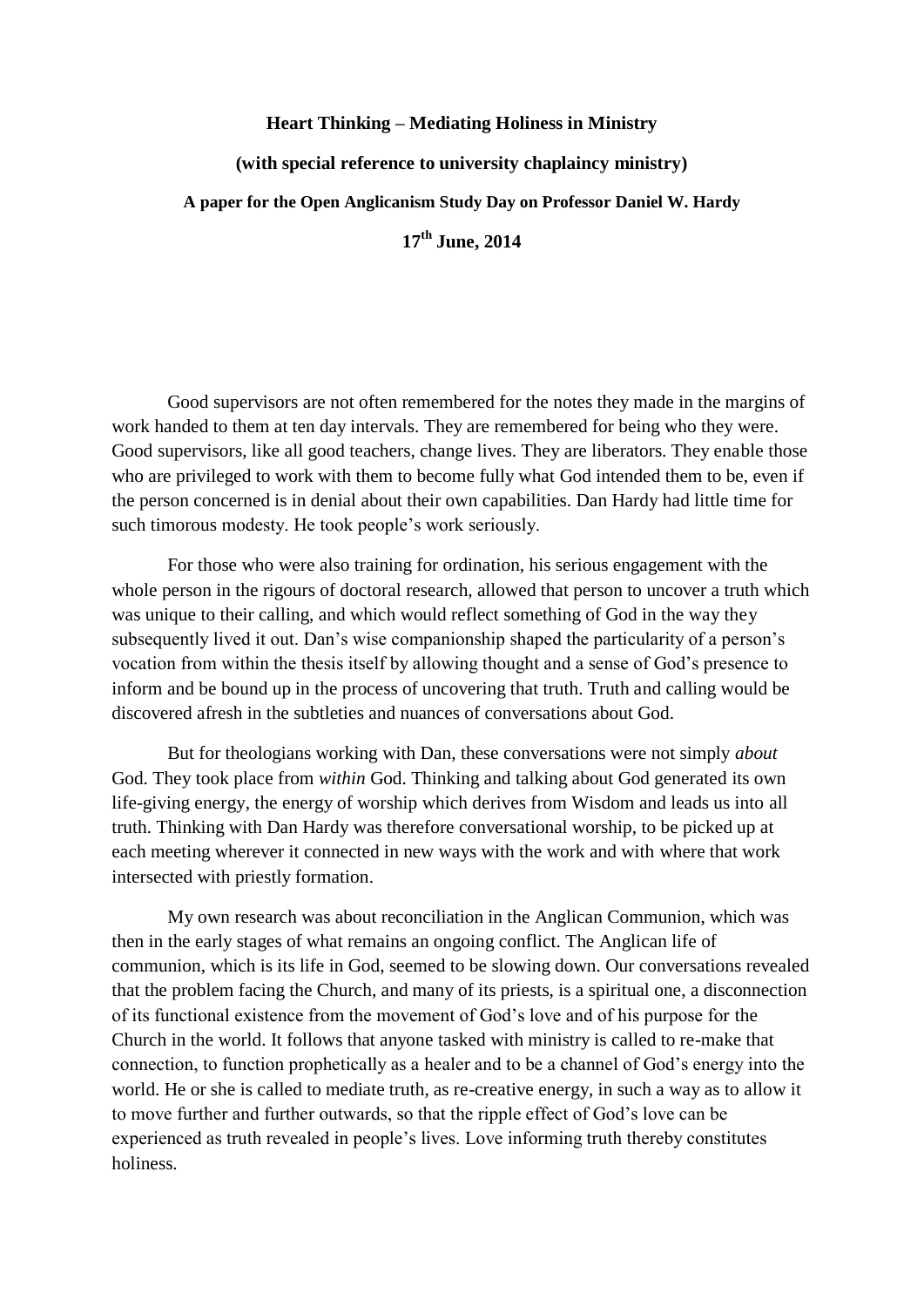In this respect, ministry, like research, is always work in progress. Just as ideas generate more ideas, the ripple effect of God's loving outreach releases holiness in others which must not be blocked or interrupted. Rather, the outward movement of holiness, mediated through those who minister, should be felt in all other aspects of the Church's life. For this to be possible, its inner life, its relationships as these are informed by its life in God, needs to be permeable. Internal conflicts and resistance to change block this permeability, inhibiting the dynamic outward movement of God's holiness from the Church into the world, so creating a spiritual crisis.

#### **Spiritual Crisis**

.

Conversations with Dan would often return to the need to reconnect the outer polity of the Church to its inner life. As we talked, it became clear that priests are called to be connectors, or mediators, using all their talents and gifts to reveal holiness in the Church and to affirm it in the people they serve. My own experience of university chaplaincy provided tangible evidence of this. University chaplains mediate holiness through sacramental hospitality. Hospitality is practised in the spirit of the Eucharist, in which holiness is realised in the *koinonia* of chaplaincy life, in its individual friendships and in the sociality shaped by praying and thinking together, whether in a formal bible study context or in meals and celebrations.

In the context of chaplaincy ministry, being together for worship and for times of study brought our thinking into the 'heart' activity of worship, thereby integrating worship with thinking as 'heart thinking'. Heart thinking became a shared affirmation and celebration of a single reality and a common purpose which was to know and love one another better from within Christ. This deeper level of engagement also affirmed the Chaplaincy's Anglican identity within the university. Being Anglican spoke of unconditional welcome from within a shared love for the same Lord as it allowed for different ways of thinking about the reality of God's presence in our midst through the interface of different kinds of worship which led into shared work in the context of the university itself.

Accepting one another's different conceptions of reality required the kind of trust which comes from accepting that we were in a relationship shaped by God's love. This, and not competing identities defined within socio-theological parameters, is what makes holiness 'attractive' to others, as students of different denominations and churchmanships found when they worked together for the common good in the wider context of the university. Being a certain kind of people in a particular space created the basis for contextual mission as Dan would have understood it. It depended on our ability to discern Christ in what Dan called 'our interweaving<sup>1</sup> which teaches us to discern him in whatever context or situation we meet others. This will necessarily involve a deepening of our shared spiritual life. The recovery of the life of the spirit in the Church's collective life is a pre-requisite for effective mission, by which I mean living out the Gospel in ways which makes it attractive to the secular world, the secular world being the primary context in which God is revealed.

<sup>1</sup> *God's Ways With the World: Thinking and Practising Christian Faith* , 'The Modes and Operation of Contextuality', T&T Clark, Edinburgh, (1996) p73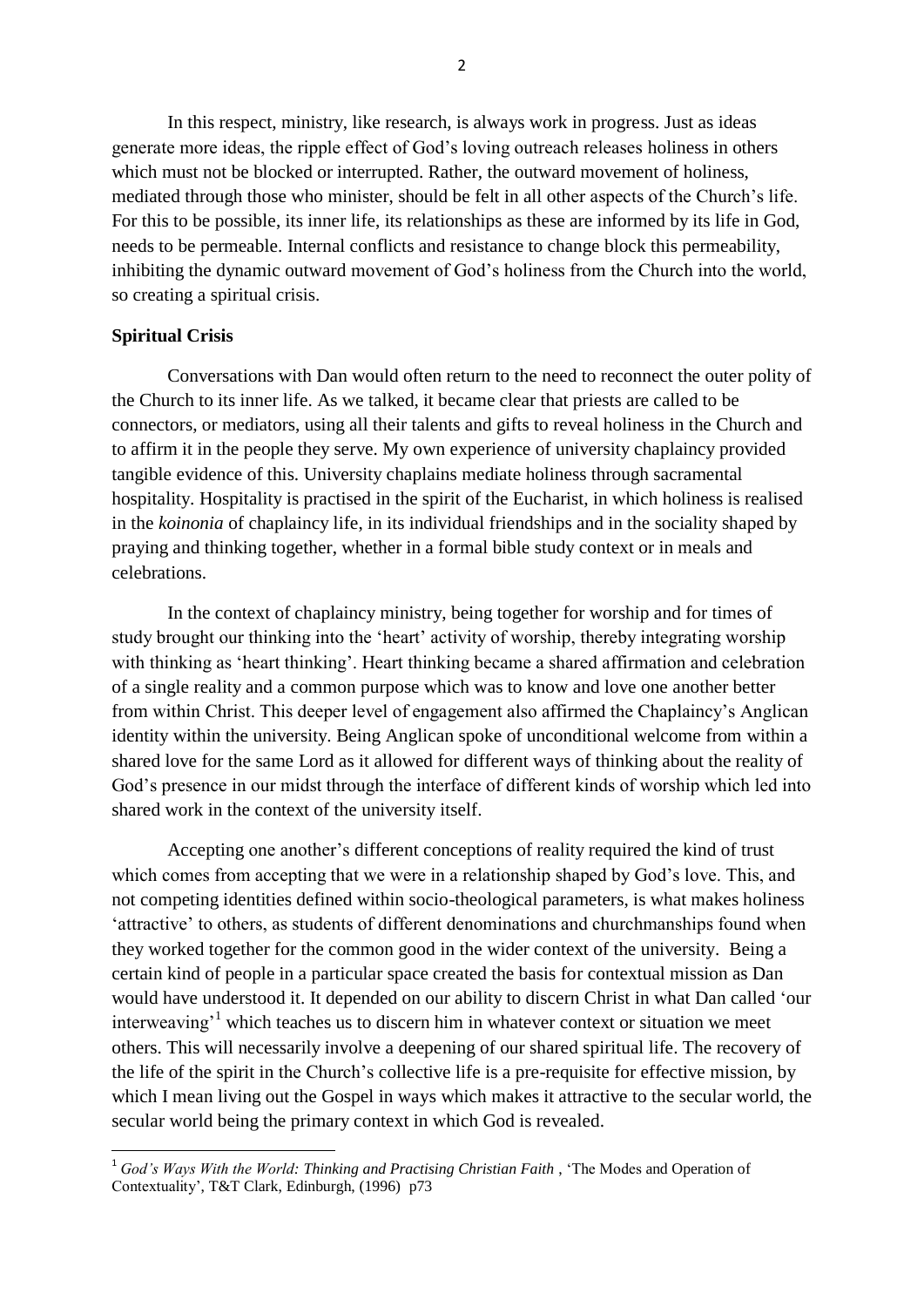Living in this way, as a missional church or community, has a dynamic of its own. It is a constant 'becoming' which involves discovering and developing a shared objective. It corresponds to the dynamic and the wisdom of God's holiness, the two being part of a single divine attribute that point where God's activity intersects with and transforms the world. Those who minister, whether ordained or lay, are concerned with mediating this holiness, both in the world and in the Church itself, in being a particular kind of person, as a priest, and a particular kind of people as a worshipping community in any given context .

In the Church, the points of intersection are located where the life of the institution meets, and sometimes collides with, the needs and affinities of individuals and interest groups, and those which shape its organisational concerns. Issue driven politics and the general politicisation of relationships within the Church sever its life from the depth and dynamic of God's love, the love which makes the Church recognisably holy. This is where Dan's 'contextually sensitive mission' is so badly needed.<sup>2</sup> In the life of the Church, each 'context' (women or non-heterosexual people, to name only two) has its own set of objectives, but they are also contingently related within the ultimate shared objective of making the Gospel meaningful in the world. Each has its separate contextuality which needs to be understood at the deepest level. Hence, those who are tasked with mediating holiness *into* the Church (specifically, its bishops) must also know the Church 'intrinsically', in its inner life. They must sense and experience its need and pain from *within* Christ. The fruits of such discernment will inform the way others (priests, deacons and all God's people) will mediate that same holiness into their own missional contexts. So the Church, in its permeability, is on the outside and simultaneously at the centre, or fulcrum, of where God's activity intersects with that of the world.

### **Mediating holiness**

1

It is in this particular respect that working in a university chaplaincy context was both challenging and rewarding. Chaplaincies are permeable. They are also transit places, where students come at a time of crisis, or out of passing curiosity. They may never return, but they take with them something of its inner life, its holiness. Chaplaincies are also liminal and fluid. They are on the edge of university life and at the same time at its epicentre. Where there is no obvious church presence in the form of a designated worshipping space, the chaplaincy is effectively 'invisible', so it is the chaplain who must become whatever the church needs to be in that place at any given time. The chaplain is therefore called to mediate the holiness of God by being a particular kind of person, hidden but also visible, pertaining to a church which is physically present but as yet undiscovered.<sup>3</sup>

This unified vision has informed my own ministry as a priest who is also a writer. Writing books, blogging, maintaining a web site and occasional forays into the world of twitter and facebook all reveal contexts which need to be understood at a deeper level than is often initially apparent. They require a nuanced and pastoral ministry, one which respects the contextual language and personal circumstances of people who may need to meet Christ in

<sup>2</sup> *Finding the Church: The Dynamic Truth of Anglicanism*, Introduction, SCM Press, London (2001), p.2

<sup>&</sup>lt;sup>3</sup> God's Ways With the World, 'Chaplains in Higher Education', p.213 ff.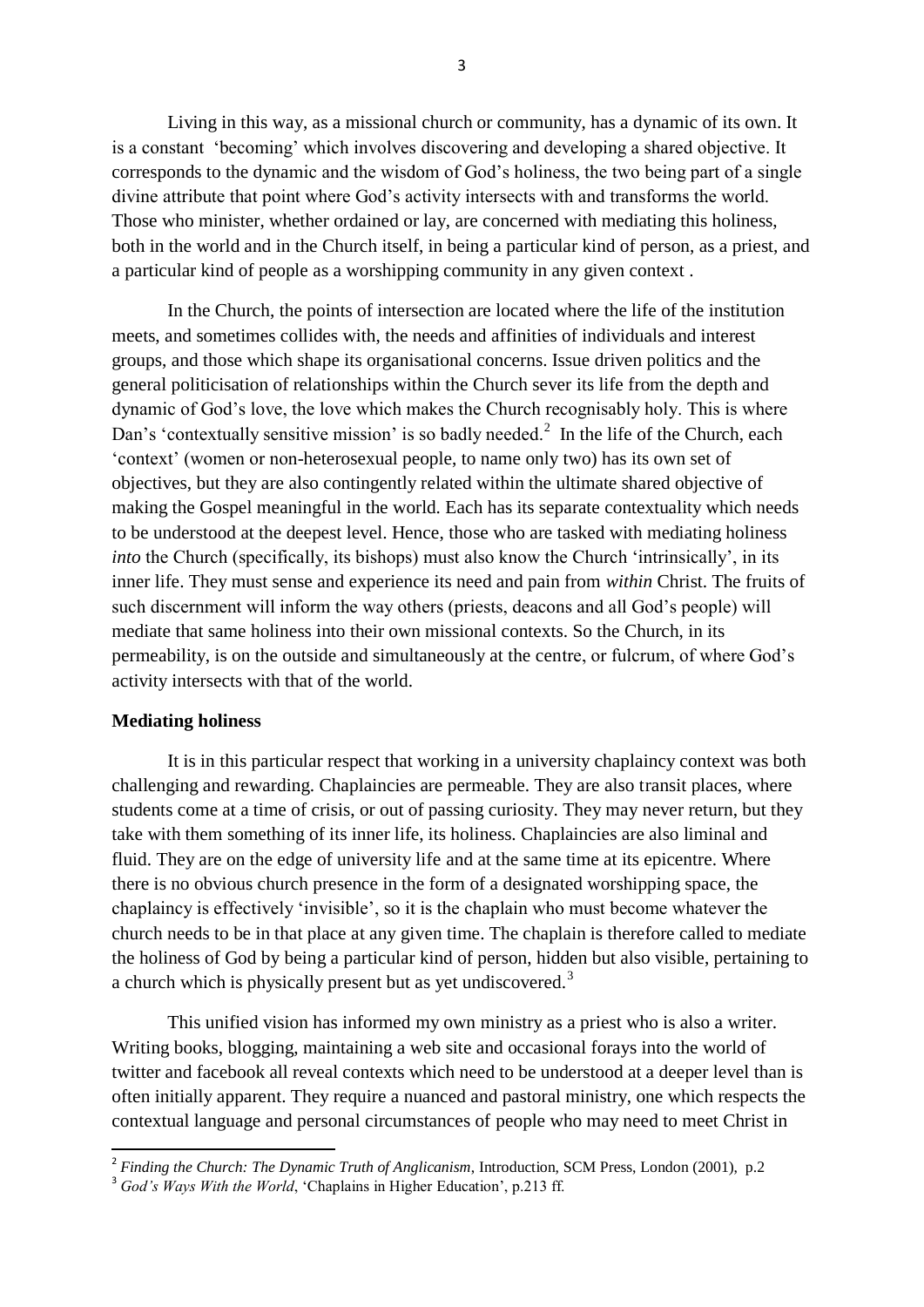their lives, people who one has never met oneself. Here, more than anywhere, contextualised mission comes with a sense of the holy which is already in the world, and in people, by allowing the secular and the spiritual to overlap and inform each other.

Ministering through the internet, as well as in specific localities, such as a chaplaincy or parish, invites a continual reflection and re-questioning of both purpose and context; The priest will be concerned with discerning God's purpose for a particular place or community, while the one ministering through the internet will be sensing that purpose in the less bounded sphere of politics, and in the ordering of societies, including that of the universal Church. In both cases, he or she stands between what Dan calls the truth, as it proceeds from God, whose purpose is the summation of human well being and happiness, and where that truth intersects with 'life in today's world'.<sup>4</sup> Mediating that truth, mediating holiness, requires that the mediators live in a particular way. Their lives must signal a certain dynamic, a continual becoming which is also a continual process of re-learning, or what Dan calls the 'the God-ward dimension of Wisdom'.<sup>5</sup>

Learning is an ongoing and integral part of life. It should therefore be charged with God's own dynamic and at the same time informed from within God's life. In ministry, learning comes with attention to God and to prevailing political and social concerns which manifest the need for holy wisdom. This kind of re-learning is neither theoretical or programmatic. It has no 'learning objective' other than that a person, and the Church itself, should become more what they need to be, as this accords with the loving purposes of God. Dan would have described it as a composite process of sensing and thinking, of knowing and not knowing, an ongoing and vital re-creative process leading to the transformation of the human person and of the Church. It is a matter of heart and mind working together, of heart thinking.

# **Heart thinking**

Dan's theology, and the wisdom he passed on to those who were privileged to work with him, was of the heart. He taught me that academic work is valuable because it is to be undertaken in bringing together the activity of heart and mind, of what he called 'shaping the human spirit for wisdom and godliness', <sup>6</sup> the two being coterminous. This is especially so for the theologian who is also a priest. Dan would often remind us that it is not easy to be an academic priest. At first, I assumed he meant that there would be a difficult choice to make; that you could only be one or the other. But what I learned from the hours I spent with him was that a priest is called to minister from within the fullness of both heart and mind, the one enriching the other. Thinking about God and about the things which matter to him requires that we converse with God at the deepest level. Such a conversation will be echoed in all pastoral and didactic exchanges, as a compassionate discernment of truth applied to a given situation, or to the wider context of what Dan called sociality. Ministry which derives from heart thinking speaks *into* the reality of the world, and into that part of the Church which is *of* 

1

<sup>&</sup>lt;sup>4</sup> Finding the Church, 'Truth, the Churches and their Mission' p.127

<sup>&</sup>lt;sup>5</sup>*Finding the Church*. 'Theological Education in the Mission of the Church ' p.173 <sup>6</sup> *Ibid.* p.174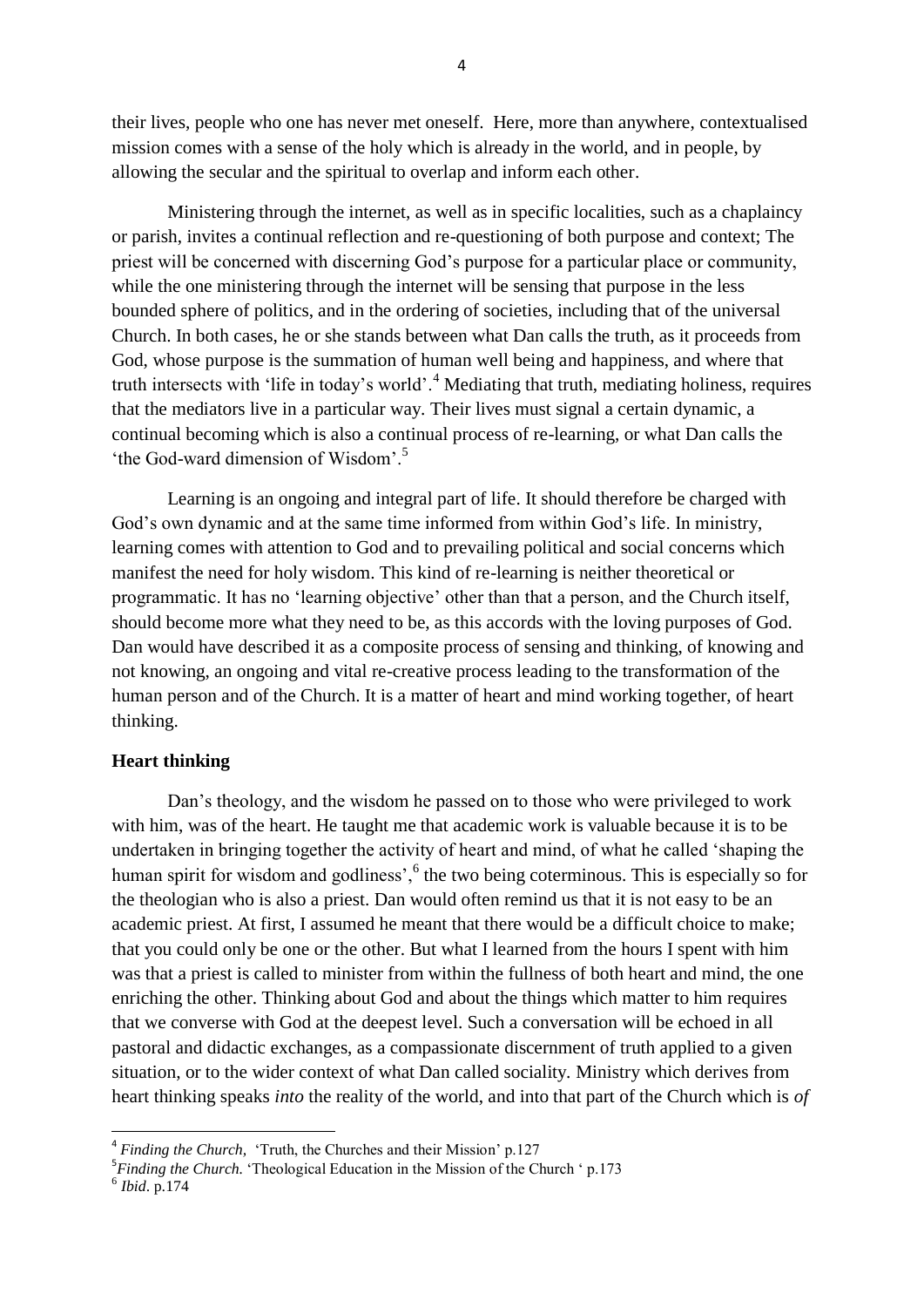the world, so that the truth can be released and subsequently worked into the lives of both. Dan's thinking is a timely reminder of the fact that the Church must be prophetic before it can be missional.

Prophecy is essentially a pastoral task. In addressing the needs of the individual, those who minister have primary responsibility for mediating holiness by challenging the material, as well as all the destructive emotions which drive material desires – in other words, whatever obscures the holy in any one person, Church, or socio-political set of circumstances. Thus, in the world, as with the individual, the one who ministers is given the task of aiding in the salvific process of transformation by facing down what Dan called 'the monolith of production and consumption'.<sup>7</sup> They are to be in the world as ones who stand at the point where God's purpose is to meet and judge the world in holiness. Judgment is therefore encounter, involving mutual recognition and acceptance. Here again, Chaplaincy ministry has much to say.

## **Ministry**

A University chaplaincy is a 'tent of meeting'. Radical hospitality informs all aspects of its life because its purpose is to bring people together so as to make it possible for them to encounter God. In this respect, the chaplaincy meets two distinct needs; the need which students have for one another in surroundings which can seem at first alien and even threatening, and their need for God. Chaplaincies are intended to be places where people will encounter God often without realising that they have done so until much later. Furthermore, listening and learning from others faces Christians of different denominations and churchmanships with a choice; whether or not to allow healing to begin its transforming work of breaking down distrust, thereby preparing the way for deep reconciliation.

Dan's theology was a call to a contemplation of God which would give rise to prophetic ministry and prophetic action sourced from within God's holiness, but neither of these can occur prior to reconciliation. Reconciliation is therefore the condition for holiness, the 'krisis' point of the Church's life. It is also a matter of choice and will. The priority of reconciliation confronts the Church with the question which Jesus asks of the man at the Bethesda pool, 'Do you *want* to be healed?' Does he really want to get up and walk, rather than blame others for his predicament? It is being asked of the Church today, in Wales and in England, in the aftermath of the Governing Body and Synod votes to allow women bishops and, allowing for the culture and politics of individual nations, it is also being asked in the debates over sexuality and marriage. Do we really *want* to move together into a new place in our life together? Do we want our relationships to embody the loving purpose of God for the world? Do we really want to be holy?

Dan spoke of the idea of holiness, and of the life of God himself, as being inherently relational and dynamic. 'The Lord confers holiness (in) establishing a relationship with a people called to be holy<sup>3</sup>, he writes. My own research on reconciliation in the Church, and

.

<sup>7</sup> *Ibid.* 'Salvation as holiness' p.?

<sup>&</sup>lt;sup>8</sup> Finding the Church, 'Worship and the Formation of a Holy People', p.11